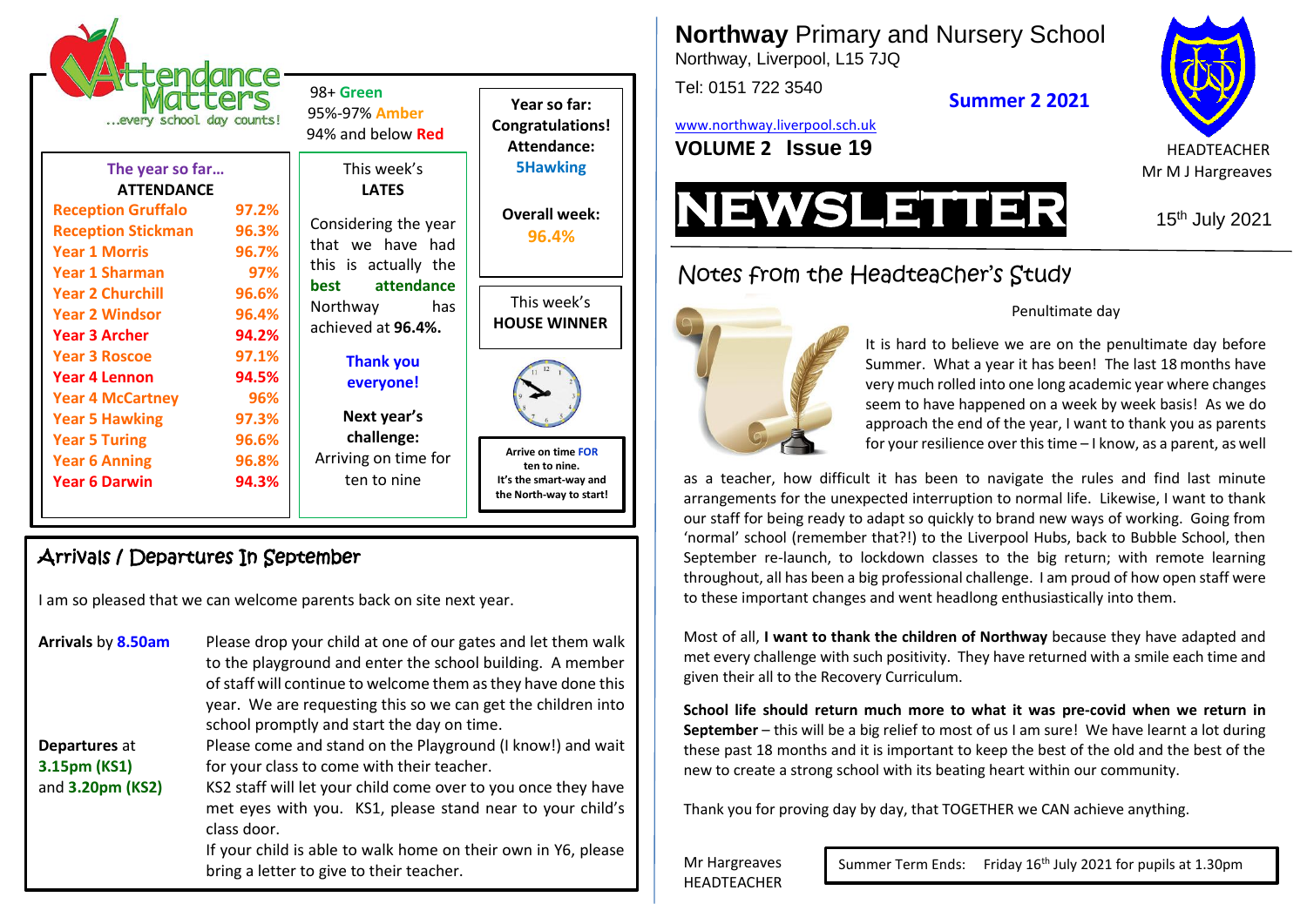# Other updates for September (from 19th July 2021) Bubbles Bubbles no longer exist in September. We have said the word 'bubble' so many times over the past 18 months! Classes become classes again and children / classes can mix once again. Contacts If a pupil or member of staff tests positive from 19<sup>th</sup> July 2021, they must self-isolate. Only people notified by Track and Trace will also self isolate. School will not be sending a whole class home (current guidance). Symptoms If you or a pupil have symptoms, they should self-isolate and get a PCR Test. If the test is negative they can return to School. Again, this will only affect the person with the symptoms. Face Coverings The Government have shared that face coverings will not be necessary whilst dropping / collecting children at school. Public Health Liverpool has advised that they should be worm when in crowded areas. Assembly We are now able to host whole school Assemblies. We are considering a blended approach to Assembly because the children have benefit from some over Zoom but at the same time, will definitely benefit from times when the whole school or Key Stage come together. Lunchtimes Lunchtimes can return to the hall and food be served to the children. Front Room The 'Front Room' we established in school last September will remain in place so parents can meet with staff and chat in an appropriate environment. We also can't wait to begin parent events and courses once again using the Front Room, Spanish Steps and Outdoor Classroom.

## Saying Goodbye

We are very sad to be saying goodbye to certain members of staff tomorrow. In a School, it is always with mixed emotion, because people leave to progress with further training or for new opportunities.

| <b>Miss Gadawaine</b> | Miss Gadawaine has been accepted to complete a Post<br>Graduate Certificate in Teaching, commencing in September.<br>Over the next year she will train to be an Early Years Teacher<br>and I know she will fantastic. She will be really missed at<br>Northway. |
|-----------------------|-----------------------------------------------------------------------------------------------------------------------------------------------------------------------------------------------------------------------------------------------------------------|
| <b>Miss Quinton</b>   | Miss Quinton has been training this year and has been<br>accepted onto an Early Years Course in September. She also<br>hopes to become a Primary Teacher. Miss Quinton has<br>worked in KS2 and Early Years and will also be missed.                            |
| <b>Miss Cordner</b>   | Miss Cordner is relocating and will begin a new teaching post<br>in September. We wish her every blessing now she has<br>completed her NQT year and begins this new adventure.                                                                                  |
| Miss Williams         | Miss Williams came to Northway for a week and stayed the<br>year! She also begins a Teaching Degree in September after<br>a fantastic year in Year 6.                                                                                                           |

We are so pleased that staff have developed a love and enthusiasm for teaching here at Northway and will be beginning such exciting new chapters.

**Miss Walsh** was here with us for a term following Mrs Kent's change in role. She will also take up a new full time teaching post in a local school. We wish her every success too.

## In other news…

Mr Furnival who helps with our Sport each Monday with Liverpool School Sports Partnership has been appointed to work with Everton In The Community. This is a very exciting opportunity for him and we wished him all the very best last Monday. Mr Furnival will be greatly missed.